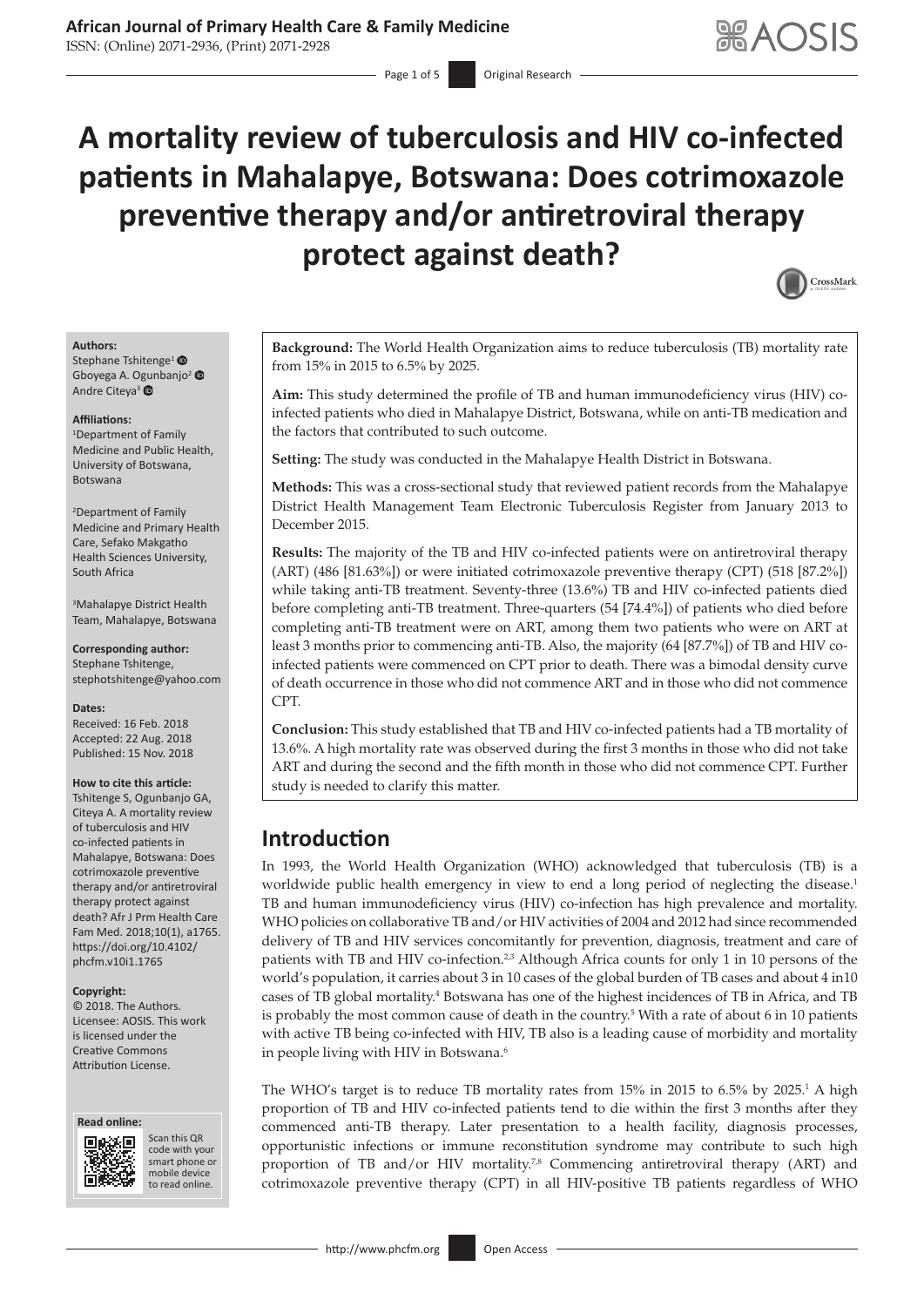clinical stage or CD4 cell count are some strategies to reduce TB mortality. In the 2016 updated guidelines, the WHO recommended to start ART no later than eight weeks after starting anti-TB treatment.<sup>4,9</sup>

Studies focusing on TB mortality within the first 3 months are scarce; in the majority of these published studies, the population studied were hospitalised patients.10 In 2008, Botswana introduced guidelines for CPT and ART for TB and HIV co-infected patients regardless of their CD4 levels<sup>11</sup>; this was even before the global 2010 recommendation.<sup>9,10</sup> After implementing such measures, it is crucial to evaluate how Mahalapye Health District (MHD) performed and how far the district is in attaining the 2025 WHO TB mortality target. Also, factors that contribute to TB mortality may enable the health team to make a plan to prevent potential TB deaths. This study determined the profile of TB and HIV co-infected patients who died in MHD, Botswana, while on anti-TB treatment.

# **Methodology**

### **Study design and period**

This was a cross-sectional study that reviewed patient data over a period of 3 years from 01 January 2013 to 31 December 2015.

### **Study setting**

The MHD is located in Mahalapye sub-districts (Central District, Botswana), with an estimated population of 118 875.12 It has 46 health facilities (1 district hospital, 1 primary hospital, 15 clinics and 29 health posts) that offer a comprehensive TB service comprising diagnosis, contact tracing, drug supply and direct observation of anti-TB treatment. Botswana has a TB prevalence of 470 per 100 000 people and an HIV prevalence of 18.5%. 13,14 Both direct observation of therapy and community TB care are provided in the health district. Once TB is diagnosed, the patient is tested for HIV, if HIV status is unknown. For patients with TB and HIV co-infection, CPT is initiated together with anti-TB treatment. For those not yet on ART, it is introduced within the first eight weeks of anti-TB treatment if the CD4 is above 50 cells/mm<sup>3</sup>; for those with CD4 below 50 cells/mm3 , ART is introduced as soon as the patient is stable.

In 2014, Mahalapye District Hospital established a multidrug resistant tuberculosis (MDR-TB) management site, where patients with MDR-TB are managed. Hospitals have laboratories that perform either microscopy or GeneXpert testing for diagnosis. Data are captured locally (at the health facility) on paper registers and information is sent to the Mahalapye District Health Management Team (M-DHMT) where it is entered into the Electronic Tuberculosis Register (ETR). The MHD is assisted technically in the TB programme by a Botswana–University of Pennsylvania partnership through training and mentoring.

We reviewed all ETR records for patients diagnosed with TB in M-DHMT during the study period. The M-DHMT–ETR recorded a total of 1086 patients who were initiated on anti-TB therapy from 01 January 2013 to 31 December 2015.

### **Data collection, data analysis and procedure**

**Study population, sample size and selection**

We extracted data from the M-DHMT–ETR that included independent variables such as: health facility, sex, age, type of TB (pulmonary or extra-pulmonary), TB categories (new, retreatment), initial sputum results, duration of anti-TB treatment, HIV status, taking ARV or taking CPT. The dependent variable was 'died during anti-TB treatment or not'. We defined TB mortality as all-cause mortality before completing anti-TB treatment.15

Data were captured using a spreadsheet and summarised as mean ± standard deviation (s.d.) for normally distributed variables and frequency in percentages for binomial and median ± interquartile range if skewed. We used the chisquare test to determine whether there was an association between each independent variable and TB mortality. All statistical analysis was performed using R software, version 3.3.1. The level of significance was set at  $p < 0.05$ .

### **Ethical consideration**

We used only records in the ETR and TB facility registers to obtain the data. We obtained ethical approval from the Health Research Unit of the Ministry of Health (HPME 13/18/1 X1 [76]) and the M-DHMT Ethics Committee (MH/ DHMT/1/7/7 [25]). We also obtained a waiver of consent from the M-DHMT Ethics Committee, as the study dealt with patient records only. To ensure confidentiality, patient identifiers, such as names and identity numbers, were excluded in the data collection sheet.

## **Results**

The M-DHMT–ETR had a record of 420 (38.7%) patients in 2013, 370 (34.1%) in 2014 and 296 (27.2%) in 2015. Major health facilities, such as Airstrip Clinic and Xosa Clinic, had more cases during anti-TB treatment (98 and 60, respectively), while the Mahalapye District Hospital recorded 41 patients taking anti-TB treatment at their site. Six hundred and eight (56.0%) were male patients and 478 (44.0%) were female patients, and their median age was 37 (s.d. ±19) years. A total of 124 (11.4%) patients died before completing anti-TB treatment. Four cases were classified as MDR-TB bacteria, of which two were HIV co-infected.

Of all the cases, 594 (54.7%) were HIV-positive and 392 (36.1%) were HIV-negative. The HIV status was not recorded in 100 (9.2%) cases in the M-DHMT–ETR.

In all, 475 (80.0%) TB and HIV co-infected patients were in the TB category of new cases. As illustrated in Figure 1, the majority of TB and HIV co-infected patients were in the age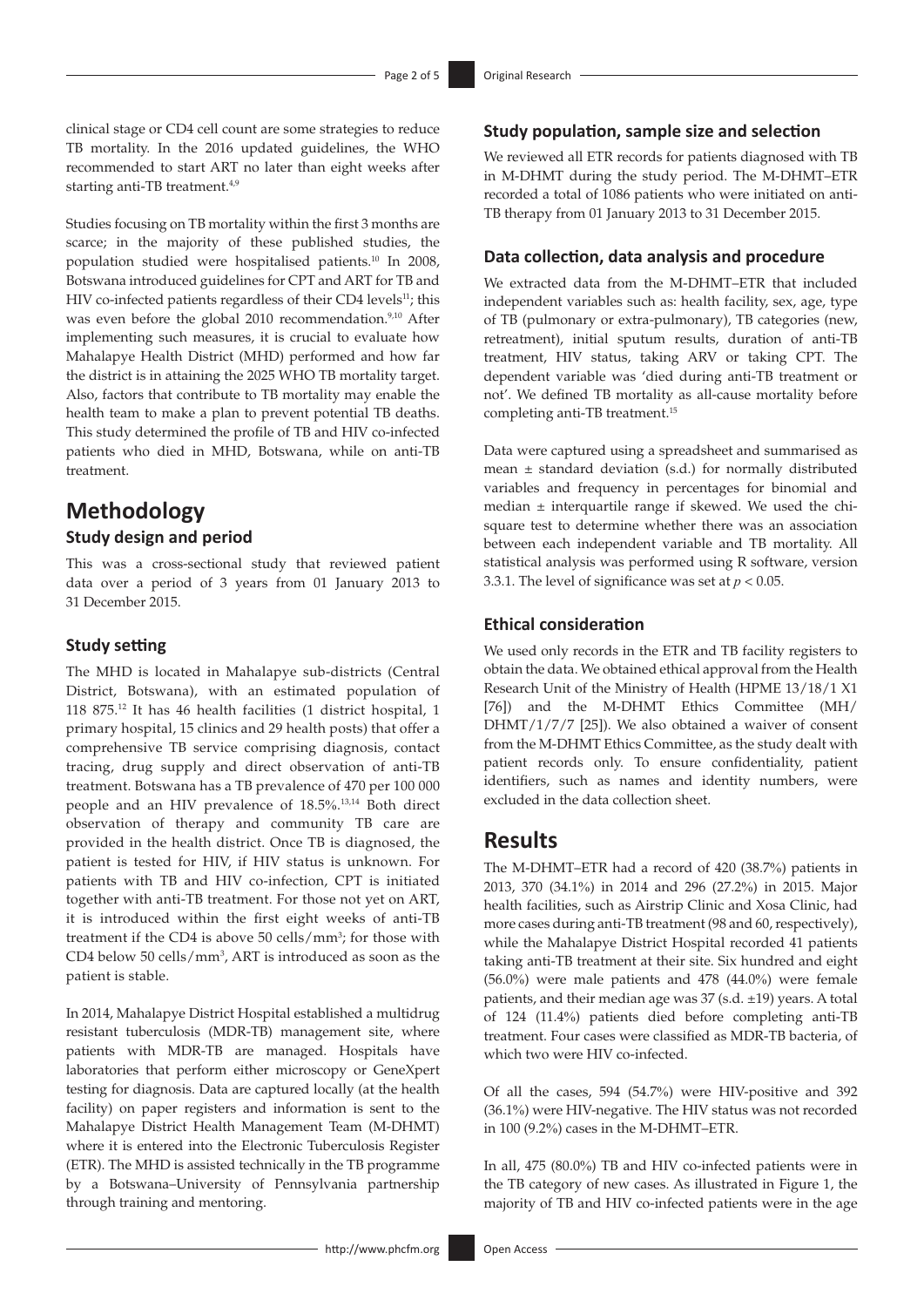group 30–40 years (305 [51.3%]) or in the age group 45-64 years (127 [26.4%]). Pulmonary TB was diagnosed in 463 (77.9%) cases, while 108 (18.2%) cases were in the extrapulmonary category in TB and HIV co-infection. Of the pulmonary TB cases, 325 (70.2%) were bacteriologically confirmed by microbiology or GeneXpert, and in 138 (29.8%) cases the diagnosis was made clinically (Table 1). The majority of the TB and HIV co-infected patients were on ART (486 [81.63%]) or were initiated on CPT (518 [87.2%]) while taking anti-TB treatment.

In all, 73 (13.6%) TB and HIV co-infected patients died before completing anti-TB treatment. Figure 2 illustrates death per age group among TB and HIV co-infected patients who died before completing anti-TB treatment. Close to half (35 [47.95%]) of the cases were in the 30- to 44-year-old age group; and in the age group 45 to 64 years, 27 (37.0%) cases were observed. Male patients had the highest proportion of deaths compared with female patients  $(61.6\% \text{ vs. } 38.4\%, p =$ 0.046).

In TB and HIV co-infected patients who died before completing anti-TB treatment, three-quarters (54 [74.4%])



**FIGURE 1:** Age group and sex distribution in patients with tuberculosis and HIV co-infection cases, Mahalapye Health District, January 2013 to December 2015.

were on ART. Only two patients were on ART at least 3 months prior to commencing anti-TB. Also, the majority (64 [87.7%]) of TB and HIV co-infected patients who died before completing anti-TB treatment were commenced on CPT.

Figure 3 shows a bimodal density curve of death occurrence around the first and the third month in those who did not commence ART. Furthermore, a bimodal density curve of death occurrence was observed around the second and the fourth to fifth month in those who did not commence CPT (Figure 4).

# **Discussion**

This study established that all-cause mortality was 11.4% among TB patients regardless of their HIV status and 13.6% among TB and HIV co-infected patients in the MHD from 2013 to 2015. Similar findings (12.4%) were reported in a study in Limpopo Province in South Africa in 2003.16 However, a lower prevalence (5.3 %) of TB mortality was reported in Khayelitsha, South Africa in 2007. Nevertheless, in that study, 10.5% of TB patients were lost to follow-up and some of those patients could have died and the reported death rate could have been higher.



**FIGURE 2:** Death per age group among tuberculosis and HIV co-infected patients died before completing anti-TB treatment, Mahalapye Health District, January 2013 to December 2015.

**TABLE 1:** Tuberculosis and HIV co-infection cases' categories in Mahalapye Health District, January 2013 to December 2015.

| Category      | $\boldsymbol{n}$ | $\%$ | Pulmonary TB ( $N = 463$ )   |                          | Extra-       | On ART while            | On CPT while   | Death while |
|---------------|------------------|------|------------------------------|--------------------------|--------------|-------------------------|----------------|-------------|
|               |                  |      | Bact. confirmed <sup>+</sup> | Clinically diagnosed     | pulmonary TB | on anti-TB <sup>+</sup> | on anti-TBS    | on anti-TB  |
| <b>New</b>    | 475              | 80.0 | 253                          | 110                      | 95           | 377                     | 411            | 58          |
| Relapse       | 109              | 18.4 | 64                           | 26                       | 13           | 96                      | 97             | 13          |
| Default       | 6                | 0.10 | 4                            |                          | $\sim$       |                         | 6              |             |
| Failure       |                  | 0.06 | $\overline{a}$               | $\overline{\phantom{a}}$ | $\sim$       | $\Delta$                | $\overline{4}$ | $\Omega$    |
| Total, n      | 594              |      | 325                          | 138                      | 108          | 486                     | 518            | 73          |
| $\frac{0}{0}$ |                  |      | 70.2                         | 29.8                     | 18.2         | 81.8                    | 87.2           | 12.3        |

TB, tuberculosis; Bact., bacteriologically; N, number; ART, antiretroviral therapy; CPT, cotrimoxazole preventive therapy.

†, Bacteriologically confirmed by microscopy or GeneXpert; ‡, antiretroviral therapy, §, cotrimoxazole preventive therapy.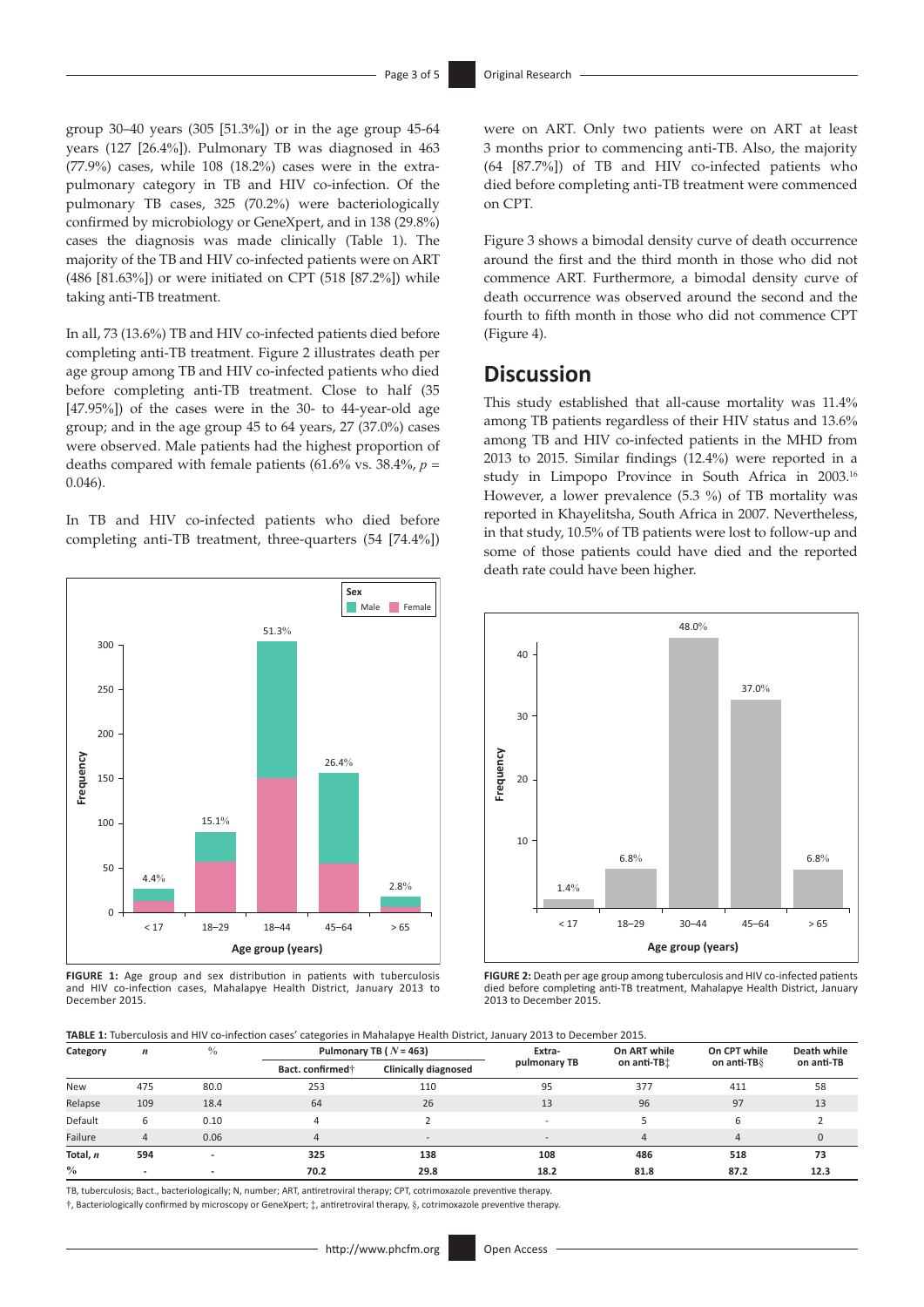

ART, antiretroviral therapy

**FIGURE 3:** Kernel density plot, days on anti-tuberculosis treatment before death among tuberculosis and HIV co-infection cases, Mahalapye Health District, January 2013 to December 2015. On antiretroviral therapy or not.

This study revealed that half of the cases (54.7%) had a TB and HIV co-infection. More effort should be made to test and record TB patients, as in 9.2% of the cases the HIV status was unknown. About 70.2% of pulmonary TB cases were bacteriologically confirmed by microbiology or GeneXpert. This proportion is higher compared to findings from other studies. For instance, a study conducted in Ethiopia in 2012 revealed a proportion of 33.0% of pulmonary TB that was bacteriologically confirmed after a culture in TB and HIV co-infected patients.<sup>17</sup> The finding from this study of a high proportion of bacteriologically confirmed cases could be because of use of the GeneXpert in some cases, as a single GeneXpert test directly from sputum can detect 99% of smear-positive patients and more than 80% of patients with smear-negative disease.<sup>18</sup>

The majority of the TB and HIV co-infected patients were on ART (81.63%) or were initiated on CPT (87.2%) while taking anti-TB treatment in the MHD. This finding, although commendable, was still far from the 100% Botswana national standard.

This study found that the TB and HIV co-infected patients aged 30–44 years and 45–64 years had high mortality rates of 47.95% and 37.7%, respectively. Male patients had a high proportion of deaths compared to female patients ( $p = 0.046$ ) in the MHD. Studies in the Southern African region by Mabunda et al. and Pepper et al. found that the most impacted age group was the economically active population between 25 and 54 years.10,19,20 The high TB mortality rate in middle adulthood could be because of the high prevalence of HIV infection in this age group compared to younger or older patients. With regards to sex, our study finding was dissimilar



CPT, cotrimoxazole preventive therapy.

**FIGURE 4:** Kernel density plot, days on anti-tuberculosis treatment before death among tuberculosis and HIV co-infection cases, Mahalapye Health District, January 2013 to December 2015. On cotrimoxazole preventive therapy or not.

to that of Pepper et al., indicating an association between TB mortality and female gender in HIV-infected TB patients (adjusted odd ratio 1.24 [1.06–1.45],  $p = 0.01$ ,<sup>19</sup> while Alobu et al. did not find any difference in TB mortality between the two genders.<sup>20</sup>

This study indicated that the majority of TB and/or HIV patients died around the first month of their anti-TB treatment; the mortality rate reduced gradually from the first month for patients on ART or CPT. Although the determination of timing of ART and CPT may not have been feasible in this study, one could perceive the influence of ART and CPT on TB mortality. Three-quarters (74.4%) of TB and HIV co-infected patients who died before completing anti-TB treatment were on ART; only two patients were on ART at least 3 months prior to commencing anti-TB treatment. The majority (87.7%) of TB and HIV co-infected patients were on CPT prior to death in the MHD. Those who did not take ART had a high mortality rate during the first and the third month of their anti-TB treatment. Those who did not commence CPT had a high mortality rate during the second and the fifth month of their anti-TB treatment. Alobu et al. reported that the quasimajority (91.5%) of TB mortality in their study occurred in the intensive phase.<sup>21</sup> Although studies have reported a high TB mortality in the intensive phase of anti-TB treatment, there are limited investigations to establish the predictors of TB death in this phase.17 Immune reconstitution inflammatory syndrome could also contribute to TB mortality in the first 3 months of anti-TB treatment. Antiretroviral therapy needs at least 3 months to be protective in TB and HIV co-infected patients. Therefore, the implementation of a 'treat all' strategy could help to start patients on ART in time and reduce mortality in such patients.<sup>21</sup>

<sup>‡</sup>, antiretroviral therapy.

<sup>†</sup>, cotrimoxazole preventive therapy.